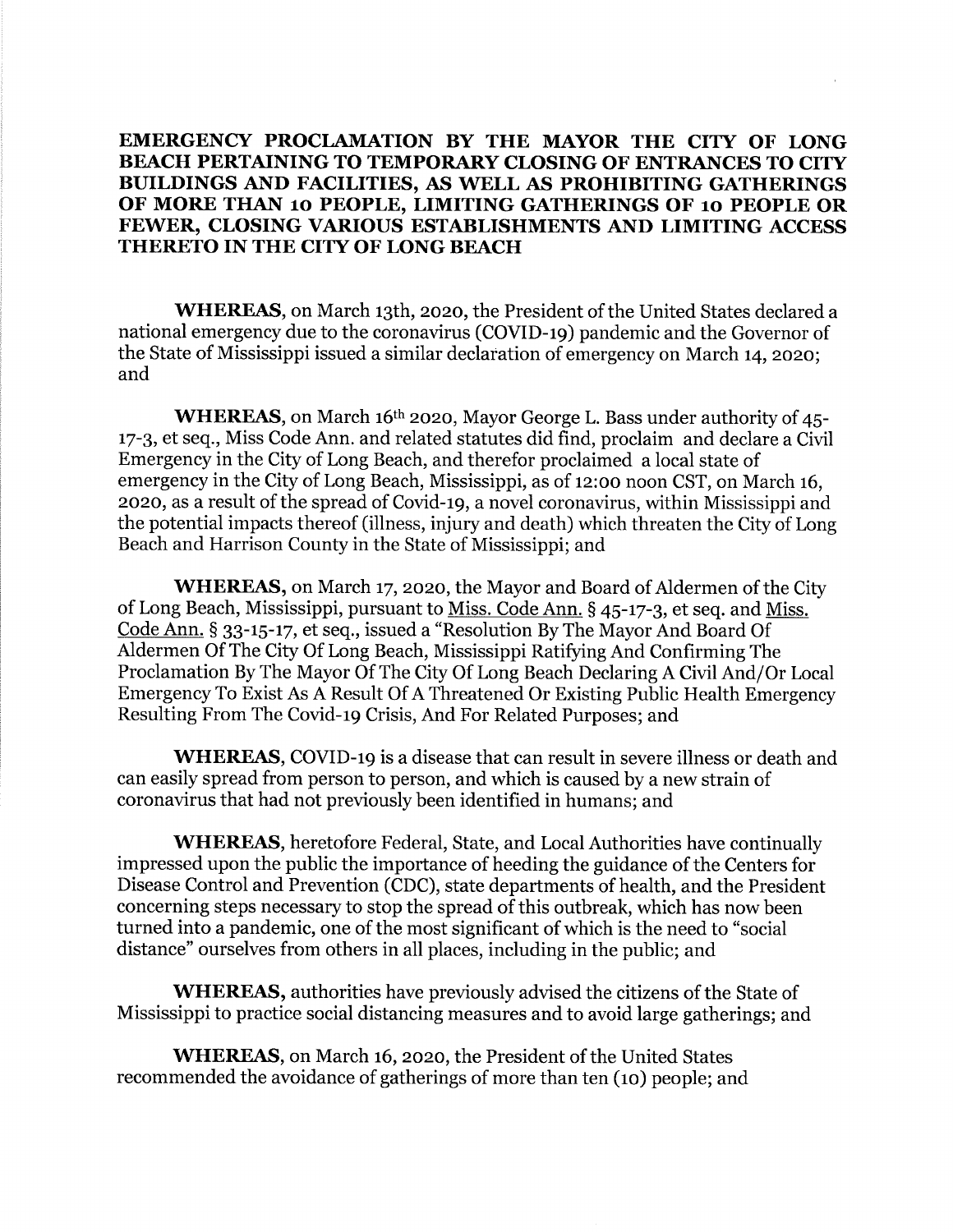WHEREAS, unfortunately there are many in our communities who have continued to congregate in the public, including at places of business, all of which have and, if permitted to continue, will contribute to the spread of this disease and prolific exposure of our citizens to this emergent threat to public health and safety; and

WHEREAS, in an effort prevent the spread of this disease, and in an effort to curb the growth of cases of affected persons and conditions, authorities across the country have taken and are continuing to take extraordinary measures to limit and inhibit close personal contact in the community through the issuance of orders and enactment of legislation, many of which have restricted access to areas that are routinely used for gatherings of people; and

WHEREAS, the Mississippi Department of Health ("MDOH") has reported that as of March 19, 2020, there were eighty (80) positive cases of coronavirus in the State of Mississippi, including eight (8) in Harrison County, Mississippi, where the City of Long Beach is located; and

WHBREAS, the City of Long Beach does not have the luxury of a "wait-and-see" approach to the coronavirus pandemic and, trends across the world have demonstrated that such an approach can and will be costly in terms of public health, including an increase in deaths; and

WHEREAS, the MDOH is now recommending that all restaurants and bars suspend dine-in services immediately and that various social and public events be limited; and

WHEREAS, extraordinary measures related to the spread of the coronavirus are necessary and needed to be expedient for the health, safety, and welfare and good order to protect the public peace and save and preserve lives; and

WHEREAS, to comply with the directives and guidelines of the CDC and the MDOH, as well as the President of the United States, as part of an effort to thwart the spread of this disease and to safeguard the health and safety of the public, including City employees, public entrances to all municipal buildings and facilities should be closed to the public as of 11:59 p.m. on Saturday, March 21, 2020, and should not re-open until further notice, with the understanding that the public could still contact and perform business with City officials and employees through non-face-to-face contact via the telephone, e-mail, drive thru service (where available), and written communications (regular U. S. Mail, etc.) during this period of time; and

WHEREAS, in furtherance of these efforts and interests, all public parks should be closed to gatherings of individuals in excess of ten  $(10)$  persons, such to be effective as of 11:59 p.m. on Saturday, March 21, 2020, until further notice; and

WHEREAS, in further promotion of these efforts and interests, certain events and gatherings should be temporarily curtailed, and other orders issued pertaining to various other matters.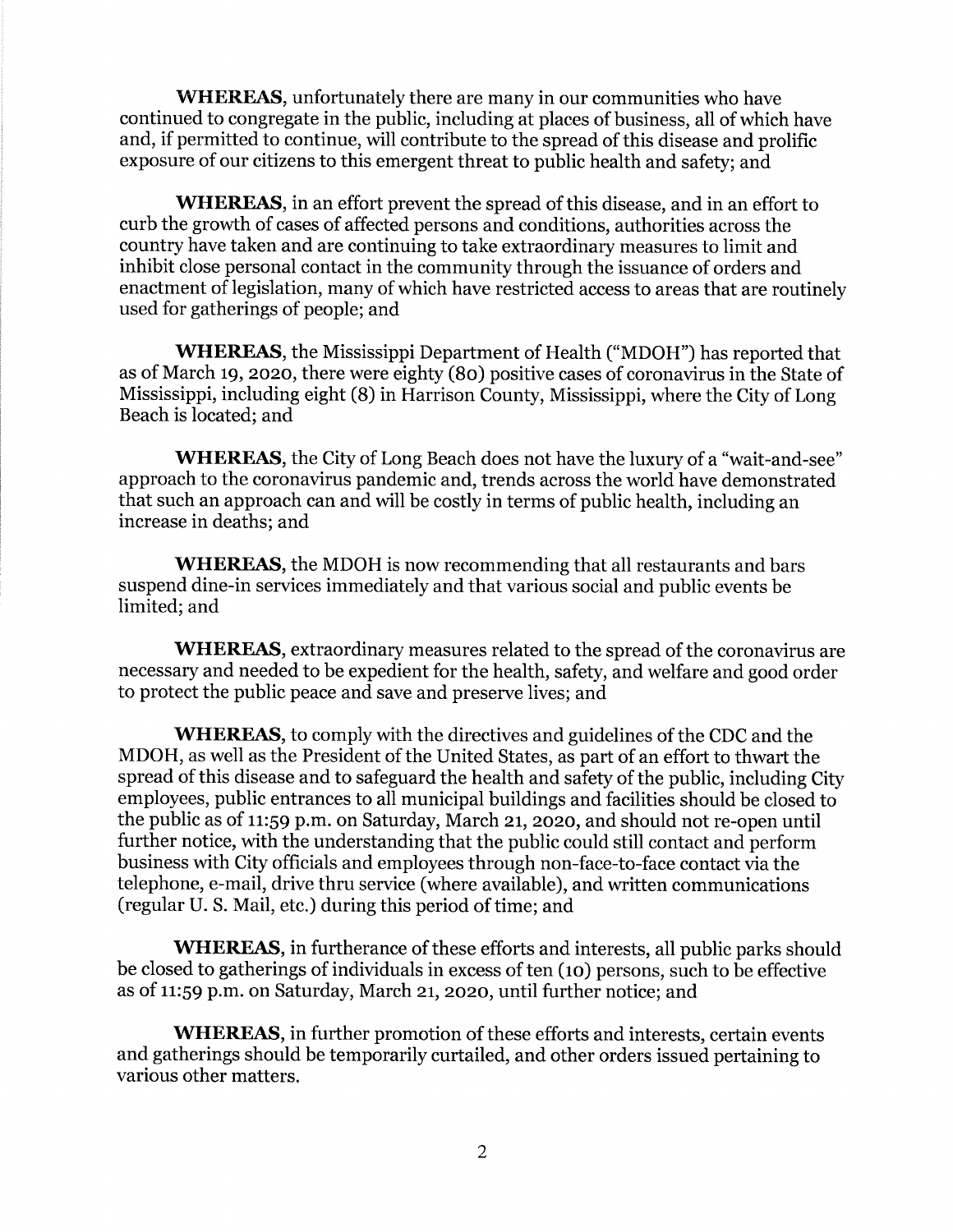THEREFORE, pursuant to the authority vested in me by Mississippi Law. including, but not limited to, Miss. Code Ann. § 47-17-7, et seq. and Miss. Code Ann. § 33-r5-r7, et seq., as amended, and in the public interest of the City of Long Beach, and to safeguard and protect the health, safety, and welfare of the public, As Mayor, I do hereby issue this Emergency Proclamation (also referred to as "Proclamation") as set out herein.

IT IS HEREBY ORDERED, that to comply with the directives and guidelines of the CDC, the Mississippi State Department of Health, as well as the President of the United States, as part of an effort to thwart the spread of the coronavirus (COVID-I9), and to safeguard the health and safety of the public, including City employees, public entrances to all municipal buildings and facilities within the City of Long Beach shall be, and hereby are, temporarily closed to the public as of 11:59 p.m. on Saturday, March 21, 2o2o, and shall not re-open until further notice or expiration of the ongoing State of Emergency related to this pandemic issued by the City of Long Beach, whichever shall occur first, with the understanding that the public can still contact and perform business with City officials and employees through non-face-to-face contact via the telephone, email, drive thru service (where available), and written communications (regular U. S. Mail, etc.) during this period of time. It is further,

**ORDERED** that  $(1)$  all events of more than ten  $(10)$  people in the City of Long Beach are hereby temporally prohibited; and (2) all events of ten (10) people or fewer in the City of Long Beach are limited, as provided herein:

> 1. An event, for purposes of this Proclamation, is an organized, orchestrated or sponsored gathering that people are invited to attend or encouraged to attend through advertising or membership. Further, an event is a gathering for business, social, or recreational activity, including, but not limited to, community, civic, public, leisure, or sporting event; parades; concerts; festivals; conventions; fundraisers, large private parties, celebrations, or banquets; and artistic performances and spiritual and faith-based gatherings.

> 2. An event, for purposes of this Proclamation, is not a public location where people pass through, such as transportation centers, airports, public squares, and shopping areas. Retail establishments such as grocery stores, gas stations, pharmacies, and banks are not events. Medical facilities, office environments, factories, schools, universities, and City-owned or leased buildings where essential functions and services are being carried out are not events.

3. Organizers of events of ten (10) people or fewer must ensure that:

(a) Older adults and individuals with underlying medical conditions that are at increased risk of serious COVID-I9 are encouraged not to attend.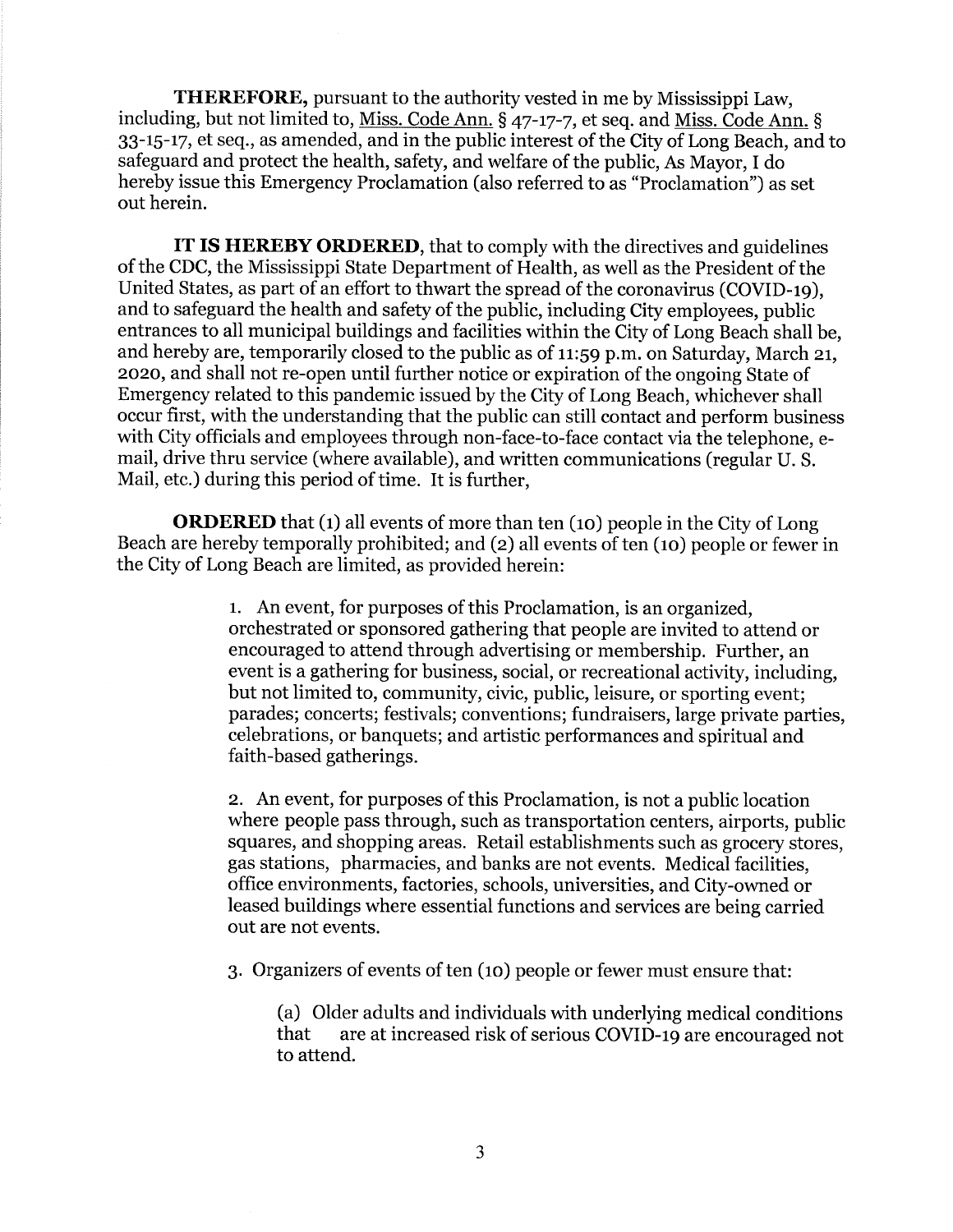- (b) Social distancing recommendations, as prescribed by the Mississippi State Department of Health must be met.
- (c) Proper hygiene and sanitation must be readily available to all attendees and individuals involved.
- (d) Environmental cleaning guidelines from the CDC are followed.

ORDERED that all restaurants located in the City of Long Beach, with or without drive-in or drive-through services, may only provide take-out, pick-up, delivery, or drive-through services as allowed by law. There shall be no in-house dining or available sitting areas for the public. It is further,

ORDERED that all bars, nightclubs, lounges, taverns, and private clubs located in the City of Long Beach shall close, except to the extent that such establishments may only provide take-out, pick-up, delivery, or drive-through services for food as allowed by law. It is further,

ORDERED that only to the extent allowed by state and federal law and the United States Constitution, this Proclamation of Executive Order prohibiting and limiting events is applicable to spiritual and faith-based gatherings. It is further,

**ORDERED** that this Proclamation shall be: (1) filed with the City Clerk; (2) distributed to the news media and other organizations reasonably calculated to bring its contents to the attention of the general public; and (g) distributed to others as necessary to ensure proper implementation of this Proclamation. It is further,

ORDERED that violations of this Proclamation may be subject to misdemeanor prosecution pursuant to State Law, including, but not limited to, Miss. Code Ann.  $\S$  45-17-9, as amended, as well as the City's Code of Ordinances, including, but not limited to, \$ t-9 of the City's Code of Ordinances. It is further,

ORDERED that, except for what is otherwise set out herein, this Emergency Proclamation shall be, and hereby is, effective at 11:59 p.m. on Saturday, March 21, 2o2o. It is further

ORDERED that all municipal parks and recreational facilities within the City of Long Beach shall similarly be, and hereby are, temporarily closed to the public as of 11:59 p.m. on Saturday, March 2r,2o2o, and shall not re-open until further notice of expiration of the ongoing State of Emergency issued by the City of Long Beach, whichever shall occur first. It is further,

ORDERED that this Emergency Proclamation shall be, and hereby is, effective Saturday, March 21, 2020, at 11:59 p.m. and shall remain in effect until amended, rescinded, or superseded by another applicable Proclamation or Order or the termination of the current (and ongoing) State of Emergency related to this pandemic issued by the City of Long Beach, whichever shall occur first.